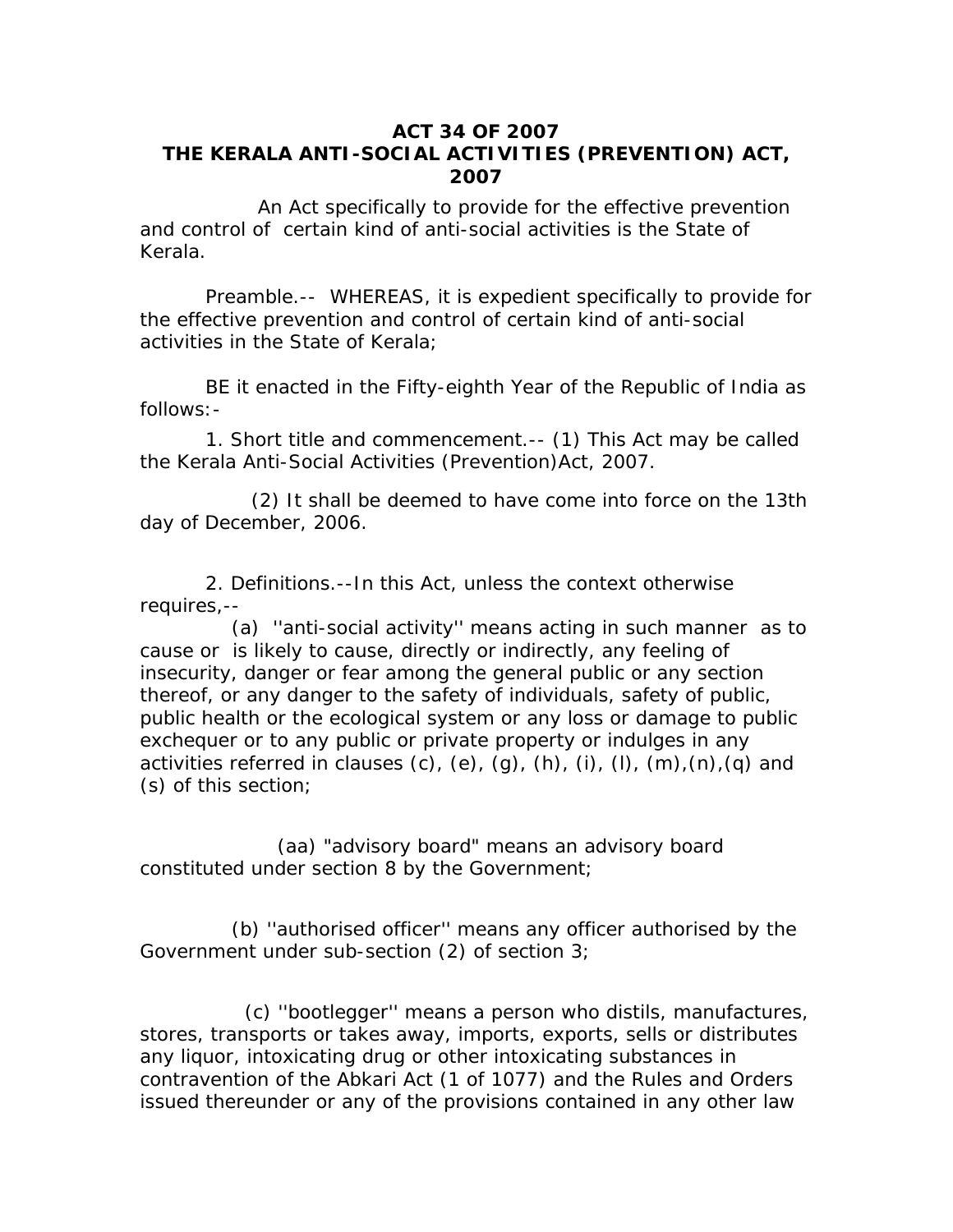for the time being in force, or knowingly spent or utilises money or give support or give aid to do any of the matters mentioned above, by any person or through any person by providing any animal, vehicle, vessel other conveyances or any tank, any other articles whatever it may be, or the person who abets to do any such matter in any manner;

 (d) ''close relative'' means spouse, parent, children or sibling and first degree blood-relatives of such spouse, parent or sibling and includes the children or spouses of such persons;

 (e) ''counterfeiter'' means any person who knowingly and wilfully makes, stocks or distributes counterfeit coins or currency or valuable security defined in section 30 of the Indian Penal Code (Central Act 45 of 1860) and includes a person who knowingly abets any such activities;

(f) ''detention order'' means an order made under section 3;

 (g) ''depredator of environment'' means a person who, by any direct act by which he derives pecuniary or commercial benefit, commits an offence under any law relating to protection of environment or rivers or under any law relating to sand mining from any place or under any law relating to quarrying or mining, or who commits or abets the commission of offences punishable under any law relating to conservation of forests or wild life;

 (h) ''digital data and copyright pirate'' means any person who knowingly and deliberately violates, for commercial purposes, any copyright law in relation to any book, music, film, software, artistic or scientific work and includes any person who illegally enters through the identity of the user and illegally uses any computer or digital network for any illegal personal profit by deceiving any person or any computer system;

 (i) ''drug-offender'' means a person who illegally cultivates, manufactures, stocks, transports, sells or distributes any drug in contravention of the Narcotic Drugs and Psychotropic Substances Act, 1985 (Central Act 61 of 1985) or in contravention of any other law for the time being in force, or who knowingly does anything abetting or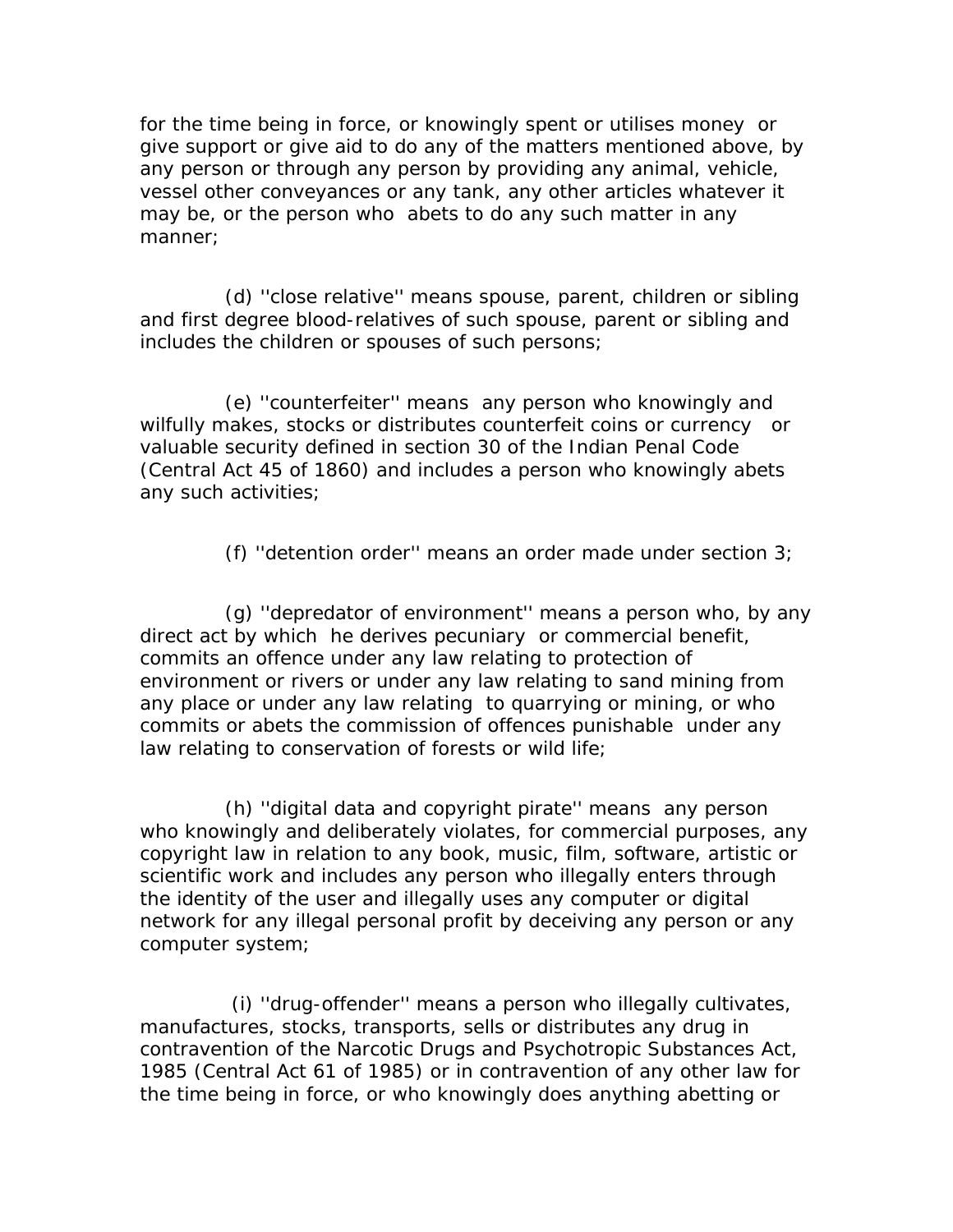facilitating any such activity;

 (j) ''goonda'' means a person who indulges in any anti-social activity or promotes or abets any illegal activity which are harmful for the maintenance of the public order directly or indirectly and includes a bootlegger, a counterfeiter, a depredator of environment, a digital data and copy right pirate, a drug offender, a hawala racketeer, a hired ruffian, rowdy, an immoral traffic offender, a loan shark or a property grabber;

(k) ''Government'' means the Government of Kerala;

 (l) ''hawala racketeer'' means any person who illegally buys or sells or deals in Indian currency or foreign currency under circumstances from which it can be reasonably inferred that he is doing so as a member of any organised group;

 (m) ''hired ruffian'' means any person who receives pecuniary consideration in cash or kind for use of unlawful force either by himself or through any person for causing injury to any person or for criminally intimidating any person or for damaging any property belonging to any other person or for illegally dispossessing any person from any movable or immovable property in his possession;

 (n) ''immoral traffic offender'' means a person who commits or abets the commission of any offence under the Immoral Traffic (Prevention) Act, 1956 (Central Act 104 of 1956);

 (o) '' known goonda '' means a goonda who had been, for acts done within the previous seven years as calculated from the date of the order imposing any restriction or detention under this Act,--

 (i) found guilty, by a competent court or authority at least once for an offence within the meaning of the term 'goonda' as defined in clause (j) of section 2; or

 (ii) found in any investigation or enquiry by a competent police officer, or other authority or competent court on complaints initiated by persons other than police officers, in two separate instances not forming part of the same transaction, to have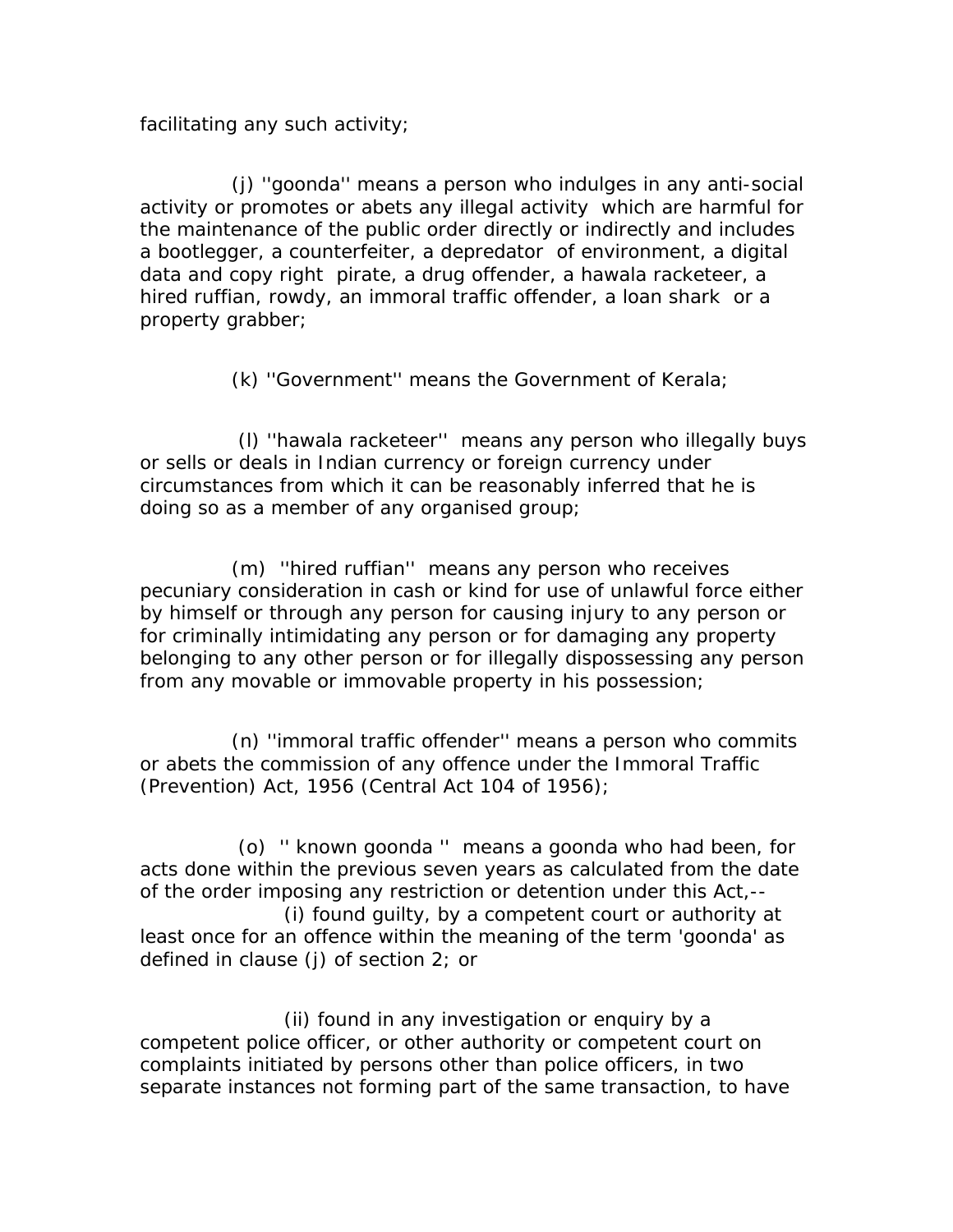committed any act within the meaning of the term 'goonda' as defined in clause (j) of section 2.

 Provided that an offence in respect of which a report was filed by a police officer before a lawful authority consequent to the seizure, in the presence of witnesses, of alcohol, spirit, counterfeit notes, sand, forest produce, articles violating copyright, narcotic drugs, psychotropic substances, or currency involved in hawala racketeering may be included for consideration though the report had resulted from an action initiated by a police officer.

 *Explanation*:- An instance of an offence involving a person, which satisfies the conditions specified in the definition of known rowdy referred to in clause (p) of section 2 can also be taken into consideration as an instance, along with other cases, for deciding whether the person is a known goonda or not.

 (p) ''known rowdy'' means any person, who had been, by reason of acts done within the previous seven years as calculated from the date of the order imposing any restriction or detention under this Act,-

 (i) made guilty, by a competent court at least once for an offence of the nature under item (i) of clause (t) of section 2 or any offence notified as such under the said clause; or

 (ii) made guilty, by a competent court at least twice for any offence of the nature mentioned under item (ii) of clause (t) of section 2 or any offence notified as such under the said clause; or

 (iii). found on investigation or enquiry by a competent police officer or other authority, on complaints initiated by persons other than police officers, in three separate instances not forming part of the same transaction to have committed any offence mentioned in clause (t) of section 2:

Provided that any offence committed by a person,-

 (i) by virtue of his involvement as a member of the family or a close relative of the family in an incident which took place by reason of a family dispute or quarrel involving family members of close relatives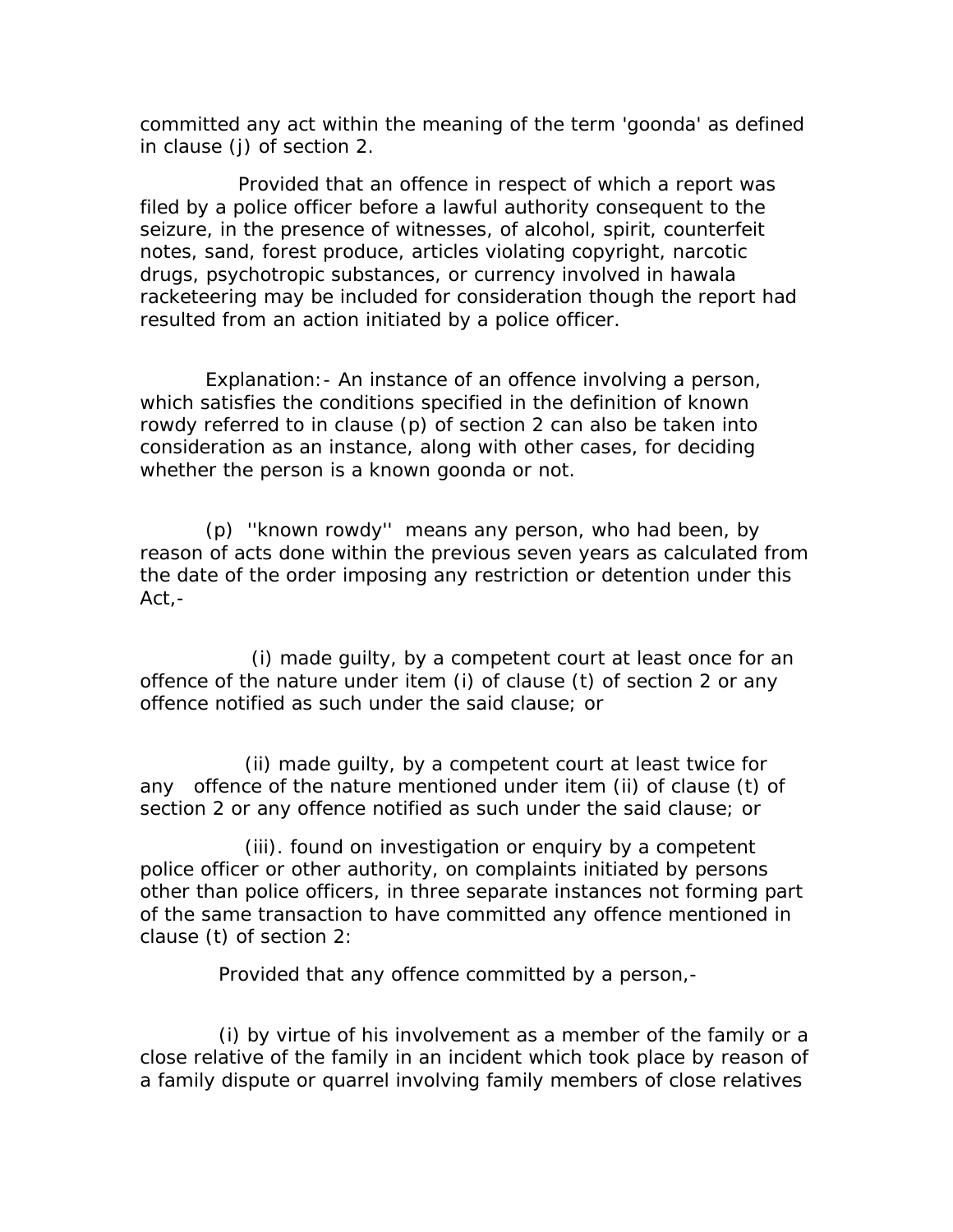on either side; or

 (ii) by virtue of his involvement as a neighbour or as a close relative of the neighbour in an incident which occurred due to a dispute between immediate neighbours; or

 (iii) by virtue of his involvement as an employee of any establishment in an incident which occurred in connection with a dispute between himself and the establishment with regard to the conditions of service; or

 (iv) as a member of the student community in a recognised educational institution, by virtue of his involvement, merely by his presence but without any overt act constituting the offence mentioned in clause (t) of section 2 without being involved in any criminal conspiracy facilitating the same, in an incident which occurred due to the general involvement of students of the institution in that particular incident; or

 (v) as a member of a recognised political party, by virtue of his involvement merely by his presence, but without any overt act constituting the offence mentioned in clause (t) of section 2 without being involved in any criminal conspiracy facilitating the same, in an incident which occurred due to the general involvement of the workers of that party in an agitation or protest or programme organised by the party with prior information given to the police officer or magistrate having jurisdiction; or

 (vi) by virtue of his involvement in a criminal act committed by him before he had attained the age of eighteen years,shall be omitted from the computation of the number of offences taken into account for deciding whether a person is a known rowdy;

 (q) ''loan shark'' means a money lender or any person engaged, by the money lender or someone acting on his behalf, who uses or threatens to use physical violence, directly or otherwise or through any person against any person for the purpose of collecting any part of the loan or interest thereon or any instalment thereof or for taking any movable or immovable property connected with the loan transaction or the realization of whole or part of the loan amount or interest thereon;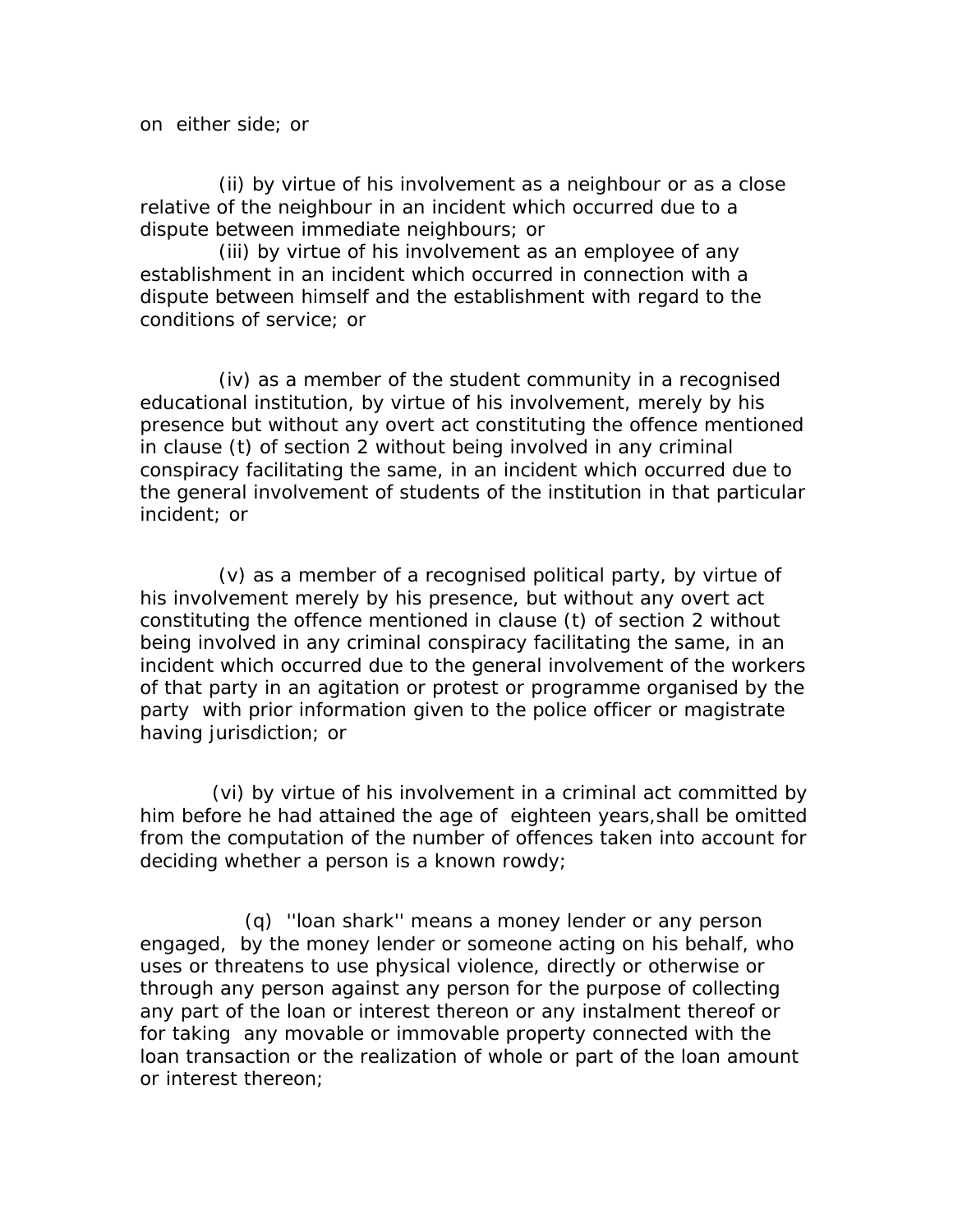(r) ''money lender'' means an individual money lender or any money lending institution of any type;

 (s) ''property grabber'' means a person who illegally takes possession, either for himself or on behalf of others, of any movable or immovable property belonging to Government or Government owned institutions or of any person and includes a person who creates illegal tenancies or lease or licence agreements or any other agreements, express or implied, in respect of such properties, or who knowingly gives financial aid to any person for taking illegal possession of such properties or construction of unauthorised structures thereon or who attempts to collect from any possessors of such properties, rent, compensation or other charges by criminal intimidation or who evicts or attempts to evict any such possessor by force without resorting the lawful procedure or who abets in any manner or doing of any of the above mentioned acts;

 (t) ''rowdy'' means and includes a person who either by himself or as a member of a gang commits or attempts to commit, or abets the commission of any offences under sections 153A and 153B of Chapter VIII and Chapters XV, XVI, XVII, & XXII of the Indian Penal Code, 1860 (Central Act 45 of 1860), or any offences under the provisions of the Arms Act, 1959 (Central Act 54 of 1959), or the Explosives Substances Act, 1908 (Central Act 6 of 1908),--

 (i). punishable with five or more years of imprisonment of any type, or;

 (ii). with less than five years of imprisonment of any type, except those punishable with less than one year of imprisonment; or

 (iii). such offences under any other law for the time being in force, coming under item (i) or (ii), as may be notified by the Government, from time to time.

 (u) ''Secretary, Home Department'' means the Home Secretary to the Government of Kerala and includes any Government Secretary, Principal Secretary or Additional Chief Secretary appointed by the Government to discharge the duties of the Home Secretary.

 *3. Power to make orders for detaining Known Goondas and*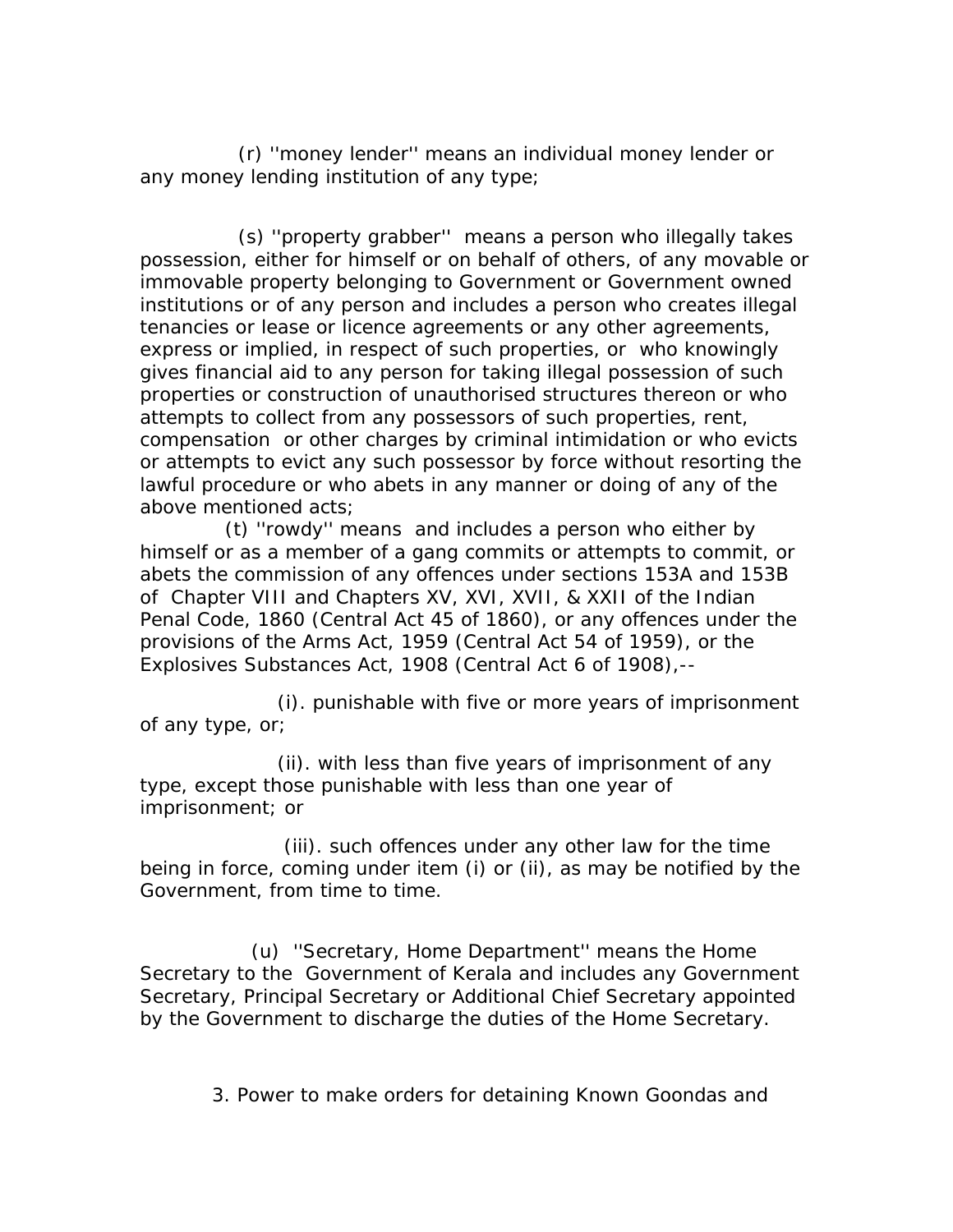*Known Rowdies.--*(1) The Government or an officer authorised under sub-section (2), may, if satisfied on information received from a Police Officer not below the rank of a Superintendent of Police with regard to the activities of any Known Goonda or Known Rowdy, that, with a view to prevent such person from committing any anti-social activity within the State of Kerala in any manner, it is necessary so to do, make an order directing that such person be detained.

 (2) If having regard to the circumstances prevailing, or likely to prevail in any area, the Government, if satisfied that it is necessary so to do, may, by order in writing, direct that during such period as may be specified in the said order, the District Magistrate having jurisdiction may exercise the powers under sub-section (1) in respect of such persons residing within his jurisdiction or in respect of such persons not so resident who have been indulging in or about to indulge in or abet any anti-social activities within such jurisdiction.

 (3) When any order is made under this section by the authorised officer under sub-section (2), he shall forthwith report the fact to the Government and the Director General of Police, Kerala, together with a copy of the order and supporting records which, in his opinion, have a bearing on the matter and no such order shall remain in force for more than 12 days, excluding public holidays, from the date of detention of such Known Goonda or Known Rowdy, unless, in the meantime, it has been approved by the Government or by the Secretary, Home Department if generally so authorised in this regard by the Government.

 *4. Execution of detention orders.--* A detention order may be executed at any place in the State of Kerala in the manner provided for the execution of warrants of arrest under the Code of Criminal Procedure, 1973 (Central Act 2 of 1974).

 *5. Places of detention*.--Every person in respect of whom a detention order has been made shall be detained in Central Prisons or District Jails within the State of Kerala and a copy of the detention order bearing the signature and seal of the detaining authority shall be given to the Superintendent of the Jail concerned while admitting such person into the Jail.

 *6. Powers in relation to absconding persons.--* (1) If the Government or an officer authorised mentioned in sub-section (2) of section 3 has reason to believe that a person in respect of whom a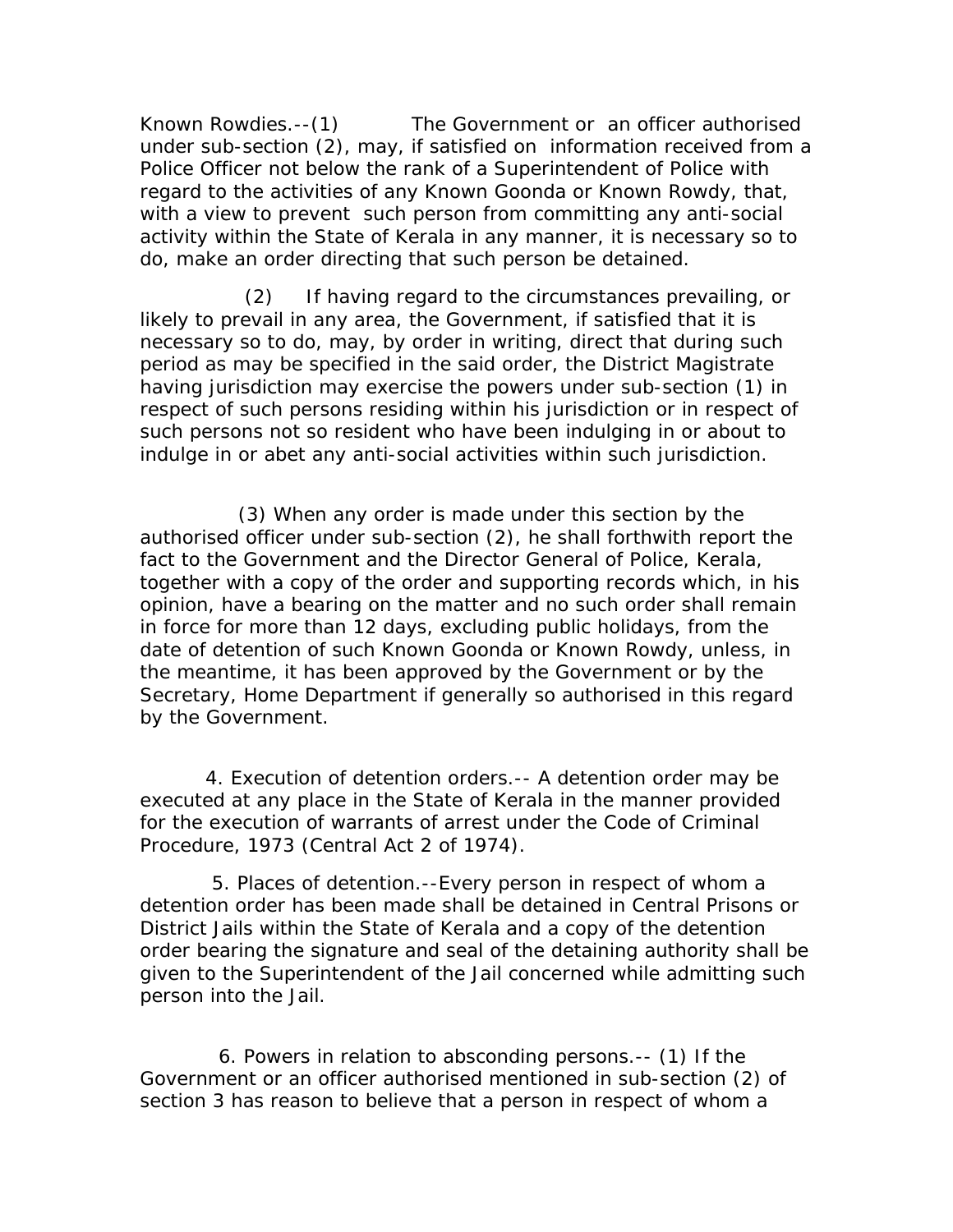detention order has been made has absconded or is concealing himself so that the order cannot be executed, the Government or such officer may,-

 a) make a report in writing of the fact to a Chief Judicial Magistrate or a Judicial Magistrate of the first class having jurisdiction in the place where the said person ordinarily resides;

 b) by order notified in the Official Gazette direct the said person to appear before such officer, at such place and within such period as may be specified in the order.

 2) On making of a report against any person under clause (a) of sub-section(1), the provisions of sections 82, 83, 84, 85, and 86 of the Code of Criminal Procedure, 1973 (2 of 1974), shall apply in respect of such person and his property as if the detention order made against him is a warrant issued by the Magistrate.

 3) If any person fails to comply with an order issued under clause (b) of sub-section (1) he shall, unless he proves that it was not possible for him to comply therewith and that he had, within the period specified in the order, informed the officer mentioned in the order of the reasons which rendered compliance therewith impossible and of his whereabouts, or failed to prove that he could not inform the officer mentioned in the order, be punishable with imprisonment for a term which may extend to two years, or with fine, or with both.

 7. *Grounds of order of detention to be disclosed. --*(1) When a person is arrested in pursuance of a detention order, the officer arresting him shall read out the detention order to him and give him a copy of such order.

 (2) The grounds of detention, specifying the instances of offences, with copies of relevant documents, as far as practicable, on the basis of which he is considered as a "known goonda" or "known rowdy" and giving such materials relating to his activities on the basis of which his detention has been found necessary, shall be furnished to him as soon as possible nevertheless, in any case, within five days of detention and he shall also be informed in writing, under acknowledgement, of his right to represent to the Government and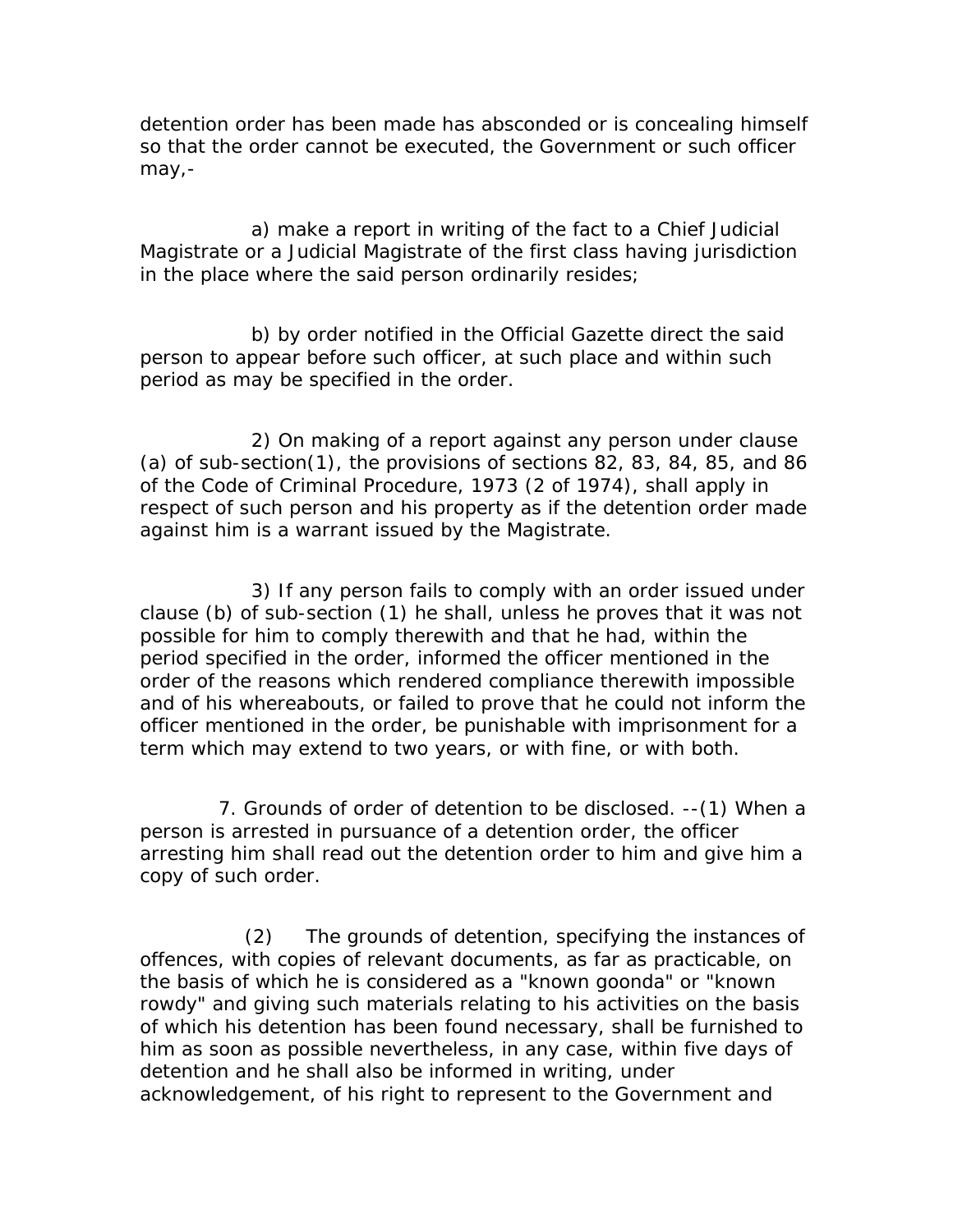before the Advisory Board against his detention:

Provided that nothing in this section shall require any authority to disclose to the detained person any fact, the disclosure of which will reveal the identity of any confidential source or the disclosure of which will be against the interests of internal security or national security.

 (3) The Superintendent of the Jail where such person is detained shall afford him reasonable opportunity to consult a lawyer and reasonable assistance in making a representation against the detention order to the Government or to the Advisory Board.

 (4) The order of detention shall not be deemed to be invalid merely because one or more of the facts or circumstances cited among the grounds are vague, non-existent, irrelevant or invalid for any reason whatsoever and such order shall be deemed to have been made by the Government or the Authorised officer after having been satisfied about the need for detention with reference to the remaining facts and circumstances, provided that the minimum conditions for being classified as a known goonda or known rowdy are satisfied.

 *8. Constitution of Advisory Board.--*(1) The Government shall, constitute one or such number of Advisory Boards as may be necessary for the purposes of this Act, with such territorial or functional jurisdiction, as may be specified.

 (2) Every such Board shall consist of a Chairman who is, or had been Judge of a High Court and two members who are qualified under the Constitution of India to be appointed as a Judge of a High Court.

 (3) The salary, allowances, tenure and service conditions of the Chairman and members of the Advisory Board may be such as may be prescribed.

 *9. Reference to Advisory Board.--* In every case where a detention order has been made under this Act, the Government shall, within three weeks from the date of detention of a person, place before the Advisory Board, the grounds on which the order has been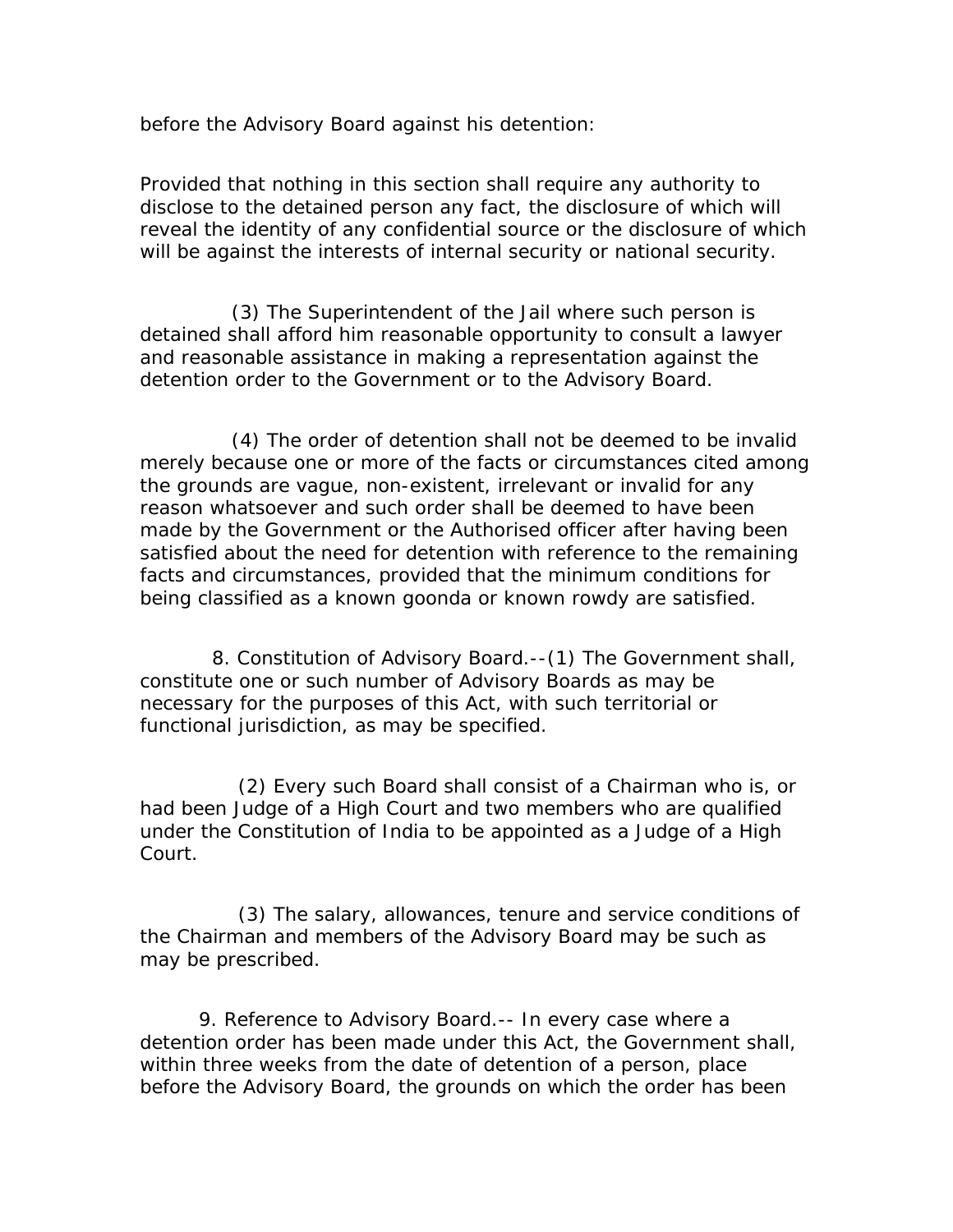made and the representation, if any, made by the person affected, and, in the case where the order has been made by an authorised officer, the report by such officer under sub-section (3) of section 3.

 *10. Procedure of Advisory Board and further action*.-- (1) The Advisory Board to which a reference is made under the above section shall after considering the reference and the materials placed before it and after calling for such further information as it may deem necessary from the Government or from any person called for the purpose through the Government, or from the person concerned and if, in any particular case, it considers necessary so to do or if the person concerned desires to be heard in person, after hearing him in person, prepare its report specifying in a separate paragraph thereof its opinion as to whether or not there is sufficient cause for the detention of the person concerned and submit the same within nine weeks from the date of detention of the person concerned;

 (2) When there is difference of opinion among the members forming the Advisory Board the opinion of the majority of such members shall be deemed to be the opinion of the Board. The absence of a member shall not invalidate the decision of the Board.

 (3) A person against whom an order of detention has been made under this Act shall not be entitled to appear by any legal practitioner in any matter connected with the reference to the Advisory Board, and the proceedings of the Advisory Board and its report, excepting that the part of the report in which the opinion of the Advisory Board is specified, shall be confidential:

 Provided that the Board has power to permit legal practitioners in the cases deemed fit.

 (4) In every case where the Advisory Board has reported that there is in its opinion sufficient cause for the detention of a person, the Government may confirm the detention order and continue the detention of the person concerned for such period as it thinks fit and in every case where the Advisory Board has reported that there is in its opinion no sufficient cause for the detention of the person concerned, the Government shall revoke the detention order and cause the person to be released forthwith.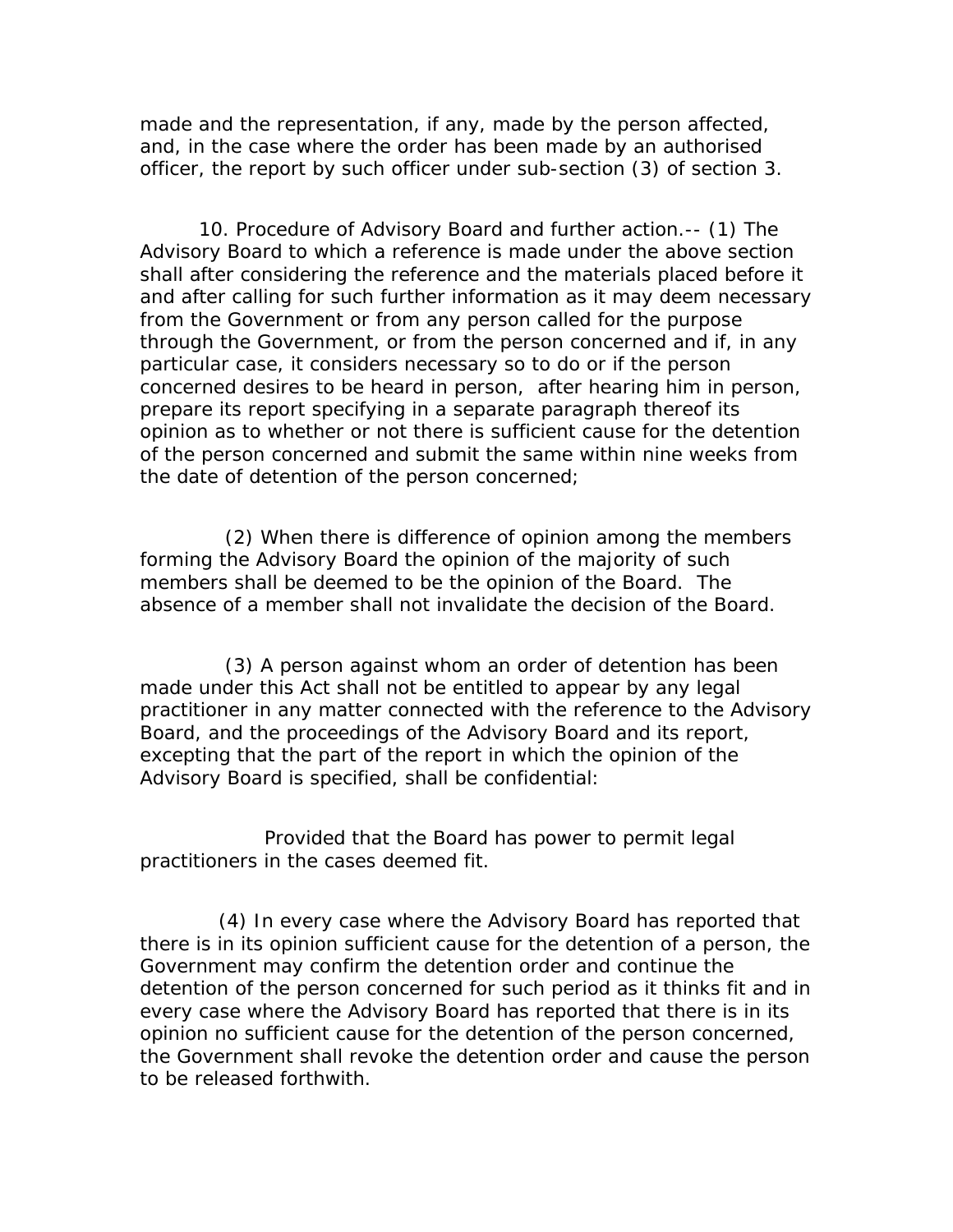11*. Detention orders not be invalid or inoperative on certain matters.--* No detention order shall be invalid or inoperative merely by reason:--

 (a) that the persons to be detained thereunder, though within the State, is outside the limits of the territorial jurisdiction of the officer making the order; or

 (b) that the place of detention of such person, though within the State, is outside the said limits.

 *12. Maximum Period of detention.--* The maximum period for which any person may be detained in pursuance of any detention order made under this Act, which has been confirmed under section 10, shall not exceed six months from the date of detention.

 *13. Revocation of detention order.--*(1) A detention order may, at any time, be revoked or modified by the Government.

 (2) The revocation or expiry of a detention order shall not be a bar for the issuance of another detention order under section 3 against the same person, if he continues to be a person falling within the definition of known rowdy or known goonda as given in section

2 (o) or section 2 (p) and if, $-$ 

 (i) after release, he is, found to have, again involved in an offence of the nature described in section  $2$  (o) or section  $2$  (p); or at least one instance; or

 (ii) the facts, which came to the notice of the Government or the authorised officer after the issuance of the earlier detention order, considered along with previously known facts are sufficient to cause a reasonable apprehension that he is likely to indulge in or promote or abet antisocial activities; or

 (iii) the procedural errors or omissions, by reason of which the first order was revoked, are rectified in the procedure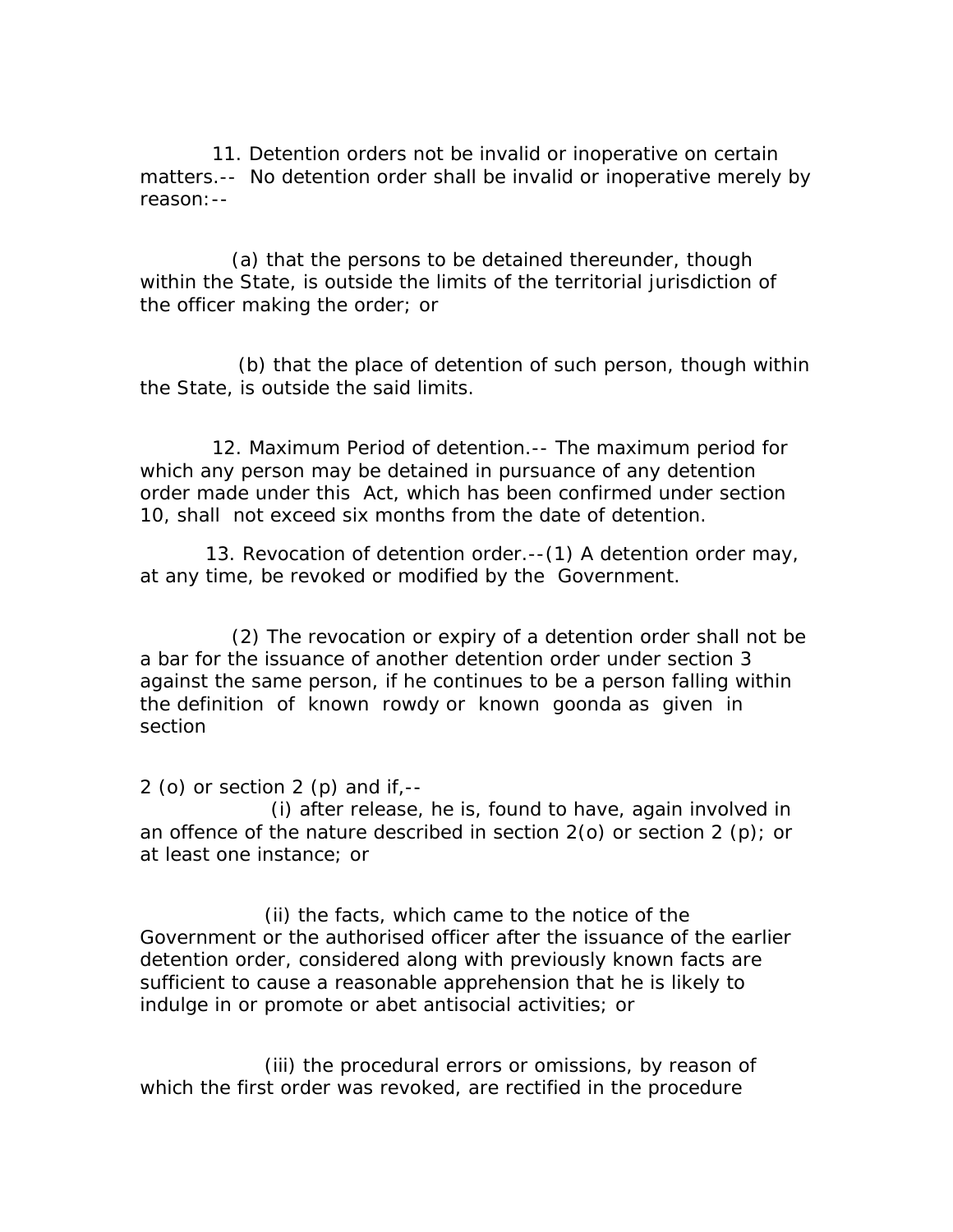followed with regard to the subsequent order, even if the subsequent order is based on the very same facts as the first order.

 *14. Temporary release of persons detained.--* The Government may, at any time, direct that any person detained in pursuance of a detention order may be released for a period not exceeding one week either without any condition or under such conditions as may be specified in the direction, and may at any time, cancel such direction issued earlier.

 *15. Power to make orders restricting the movements of certain persons.--* (1) The District Magistrate or a police officer of and above the rank of Deputy Inspector General having jurisdiction, if satisfied on information received in respect of a known goonda or known rowdy, after having given him an opportunity to be heard by notice served on him or pasted at his ordinary place of residence, if any in Kerala, that he is indulging in or about to indulge in or likely to indulge in anti-social activities and with a view to prevent him from so acting at any place within the jurisdiction of such magistrate or officer, may make an order,--

 (a) directing that, except in so far as he may be permitted by the conditions made in the order, he shall not visit any such area or place as may be specified in the order, for a period not exceeding one year;

 (b) requiring him to report his movements within the State, in such manner, at such times, and to such authority or person as may be specified in the order, for a period not exceeding one year:

 Provided that a copy of the order along with the grounds for issuing such order shall be communicated to the Government through the Director General of Police.

 (2) Any person aggrieved by an order issued under subsection (1) may represent before the Advisory Board within fifteen days of the date of service of the order and the Board on receipt of such representation, consider the same, and after enquiring into the facts and circumstances in such manner as it may deem fit, shall within thirty days of the date of receipt of such representation, annul, amend or confirm the order, either in part or in full.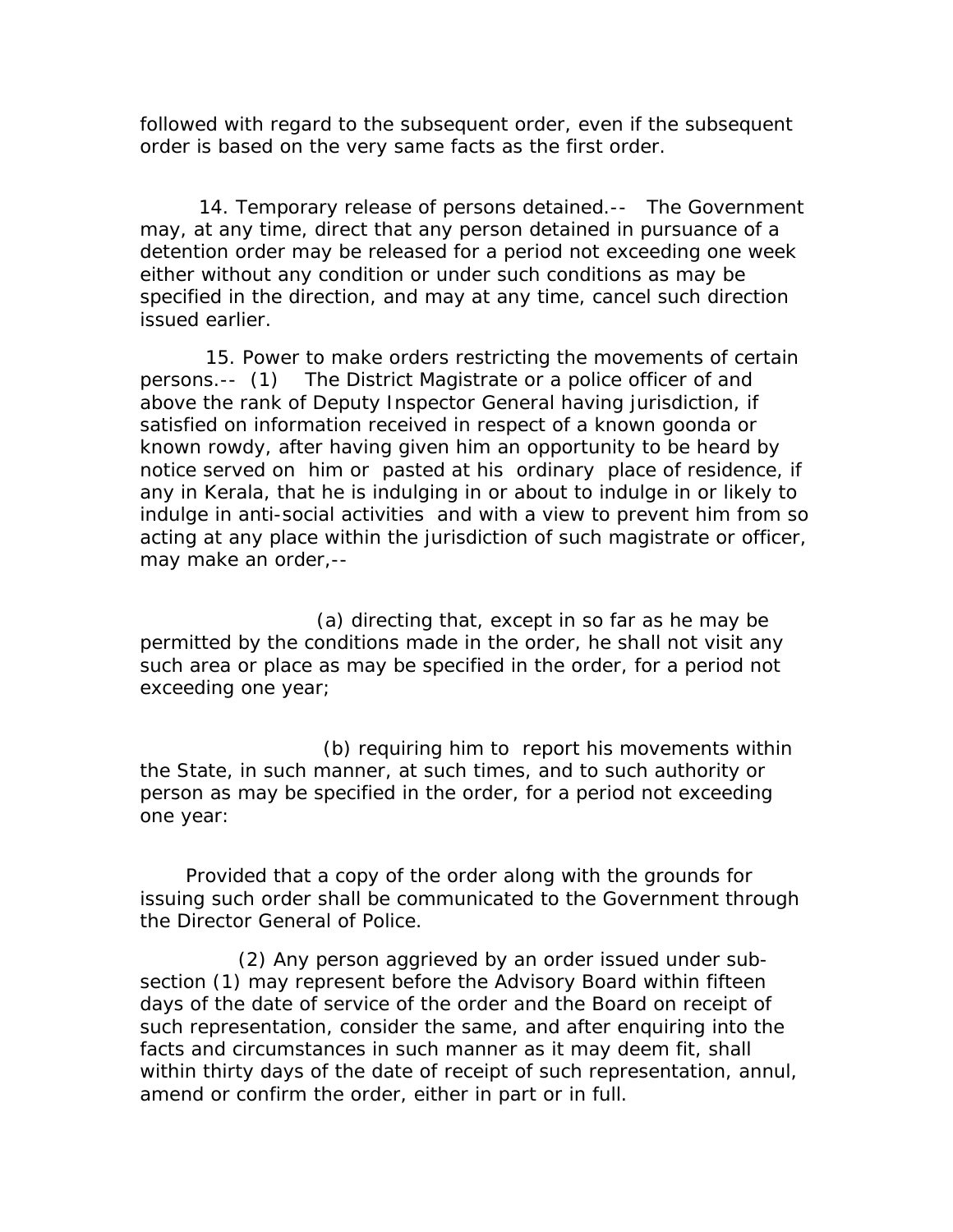(3) The Government or the authority which issued the order under sub-section (1) may, on its own motion, annul or amend the order at any time either in part or in full.

 (4) Any person violating an order under sub-section (1) shall be liable to be punished with imprisonment for a term which may extend to three years.

 (5) If an order issued under sub-section (1) above has ceased to have effect for any reason, a new order under the said sub-section may be issued against the same person, if he continues to be a person falling within the definition of known rowdy or known goonda as given in section 2 (o) or section 2 (p) and if, after such cessation, he has again involved, in an offence of the nature described in section 2 (o) or section 2 (p) at least in one instance.

 *16. Punishment for concealing persons ordered to be detained.--*Whoever, knows or has reason to believe that an order against any person has been made under section 3 or section 15, harbours or conceals such person, shall be punished with imprisonment for a term which shall not be less than three months but may extend to one year, and shall also be liable to fine which may extend to one thousand rupees.

 *17. Power to search.-- (*1) The Government or the authorised officer may, by general or special order, empower any police officer to search any place, stop and search any vessel, vehicle or animal, and may seize anything which he has reason to believe, has been, is being, or is about to be, used for committing any anti-social activity.

 (2) Any officer empowered under sub-section (1) shall forthwith report to the Government or the authorised officer in detail any seizure made by him and till the receipt of their orders, may detain in custody anything so seized or take such other steps for its safe custody, as he may think fit.

 (3) The Government or the authorised officer may make such order as they deem fit, for the disposal of anything seized under subsection (1), by destruction, confiscation or in such other manner, as they may direct.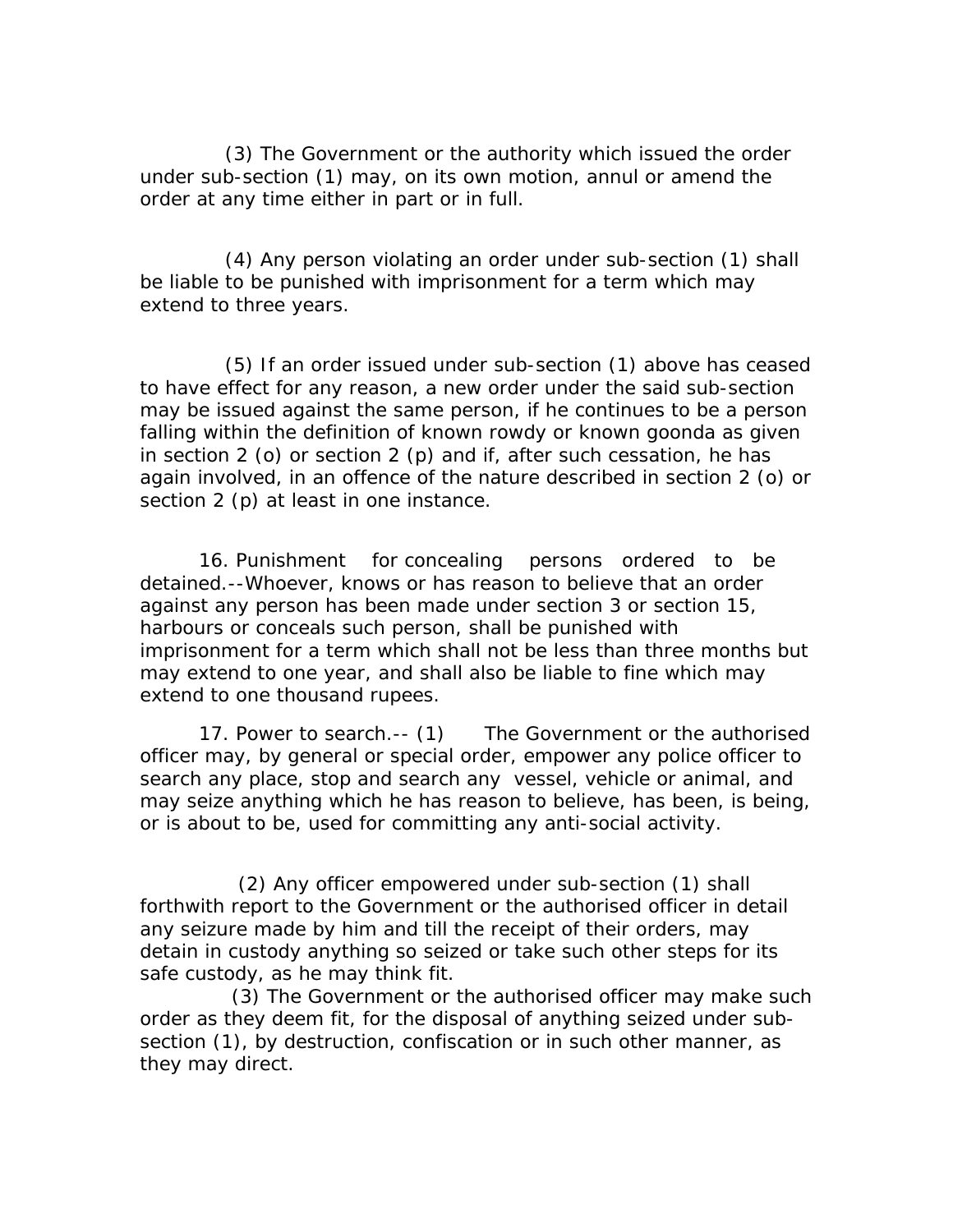*18. Protection of action taken in good faith.--*(1) No suit, prosecution or other legal proceeding shall lie against any officer, authorised or not for anything done or intended to be done in good faith under this Act.

 (2) No suit or other legal proceeding shall lie against the Government for any damage caused or deemed to have been caused by any action taken or intended to be taken in good faith in pursuance of any order made or deemed to be made under this Act.

 (3) No public servant shall be penalised in any manner for any act or omission committed in good faith, in pursuance of official duty cast upon him or in preparing any material or document for the purpose of initiating action under this Act or for any omission or error in listing out or categorising any offence in which the detained person had been involved or convicted.

 (4) If a public servant commits any act or omission deliberately or maliciously with the intention of falsely implicating any person under the provisions of this Act, in addition to the normal prosecution, if it is so ordered by the Government a sum not exceeding hundred rupees per day for each day of detention shall be realized from such Government officer and he paid to the person subjected to such detention.

 19. *Offences to be cognizable and non-bailable.-* Notwithstanding anything contained in the Code of Criminal Procedure, 1973 (Central Act 2 of 1974), all offences and wilful violations of lawful orders made under this Act shall be cognizable and non-bailable.

 20. *Manner of issue of orders of Government.-* All orders issued by the Government under this Act shall be under the seal and signature of the Secretary, Home Department.

 21. *Power to make rules.-* (1) The Government may make rules, not inconsistent with this Act, for carrying out the purposes of this Act.

(2) Every rule made under this Act shall be laid, as soon as